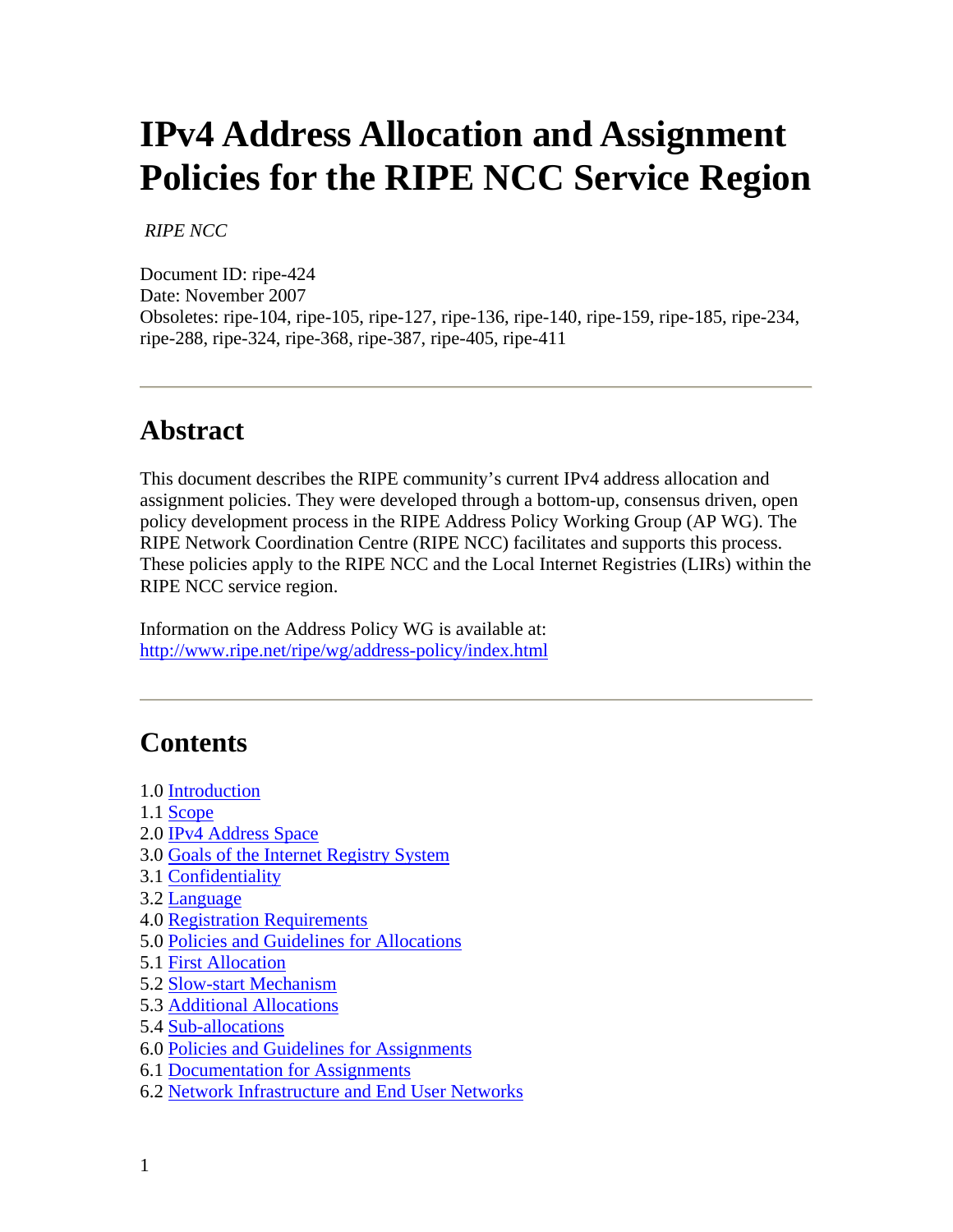6.3 [Utilisation Rates](http://test-www.ripe.net/ripe/docs/ripe-411.html#63) 6.4 [Reservations Not Supported](http://test-www.ripe.net/ripe/docs/ripe-411.html#64) 6.5 [Administrative Ease](http://test-www.ripe.net/ripe/docs/ripe-411.html#65) 6.6 [Validity of an Assignment](http://test-www.ripe.net/ripe/docs/ripe-411.html#66) 6.7 [Efficiency](http://test-www.ripe.net/ripe/docs/ripe-411.html#67) 6.8 [Renumbering](http://test-www.ripe.net/ripe/docs/ripe-411.html#68) 6.9 [Anycasting TLD Nameservers](http://test-www.ripe.net/ripe/docs/ripe-411.html#69) 7.0 [Assignment Window](http://test-www.ripe.net/ripe/docs/ripe-411.html#7) 8.0 [Assignments for Internetworking Experiments](http://test-www.ripe.net/ripe/docs/ripe-411.html#8) 9.0 [PA vs. PI Address Space](http://test-www.ripe.net/ripe/docs/ripe-411.html#9) 10.0 [Record Keeping](http://test-www.ripe.net/ripe/docs/ripe-411.html#10) 11.0 [LIR Audit](http://test-www.ripe.net/ripe/docs/ripe-411.html#11a) 12.0 [Closing an LIR by the RIPE NCC](http://test-www.ripe.net/ripe/docs/ripe-411.html#12)

## **1.0 Introduction**

The RIPE NCC is an independent association and serves as one of five Regional Internet Registries (RIRs). Its service region incorporates Europe, the Middle East, and Central Asia. The RIPE NCC is responsible for the allocation and assignment of Internet Protocol (IP) address space, Autonomous System Numbers (ASNs) and the management of reverse domain names within this region. The distribution of IP space follows the hierarchical scheme described in the document "Internet Registry System" available from the RIPE NCC web site at:

<http://www.ripe.net/info/resource-admin/rir-system.html>

#### **1.1 Scope**

This document describes the policies for the responsible management of globally unique IPv4 Internet address space in the RIPE NCC service region. The policies documented here apply to all IPv4 address space allocated and assigned by the RIPE NCC. These policies must be implemented by all RIPE NCC member LIRs.

This document does not describe policies related to AS Numbers, IPv6, Multicast, or private address space. Nor does it describe address distribution policies used by other RIRs. The RIPE community's policies for ASN assignment and IPv6 are published in the RIPE Document Store at:

<http://www.ripe.net/ripe/docs/internet-registries.html#policy>

### **2.0 IPv4 Address Space**

For the purposes of this document, IP addresses are 32-bit binary numbers used as addresses in the IPv4 protocol. There are three main types of IPv4 addresses:

1. Public IP addresses are assigned to be globally unique according to the goals described in Section 3 of this document.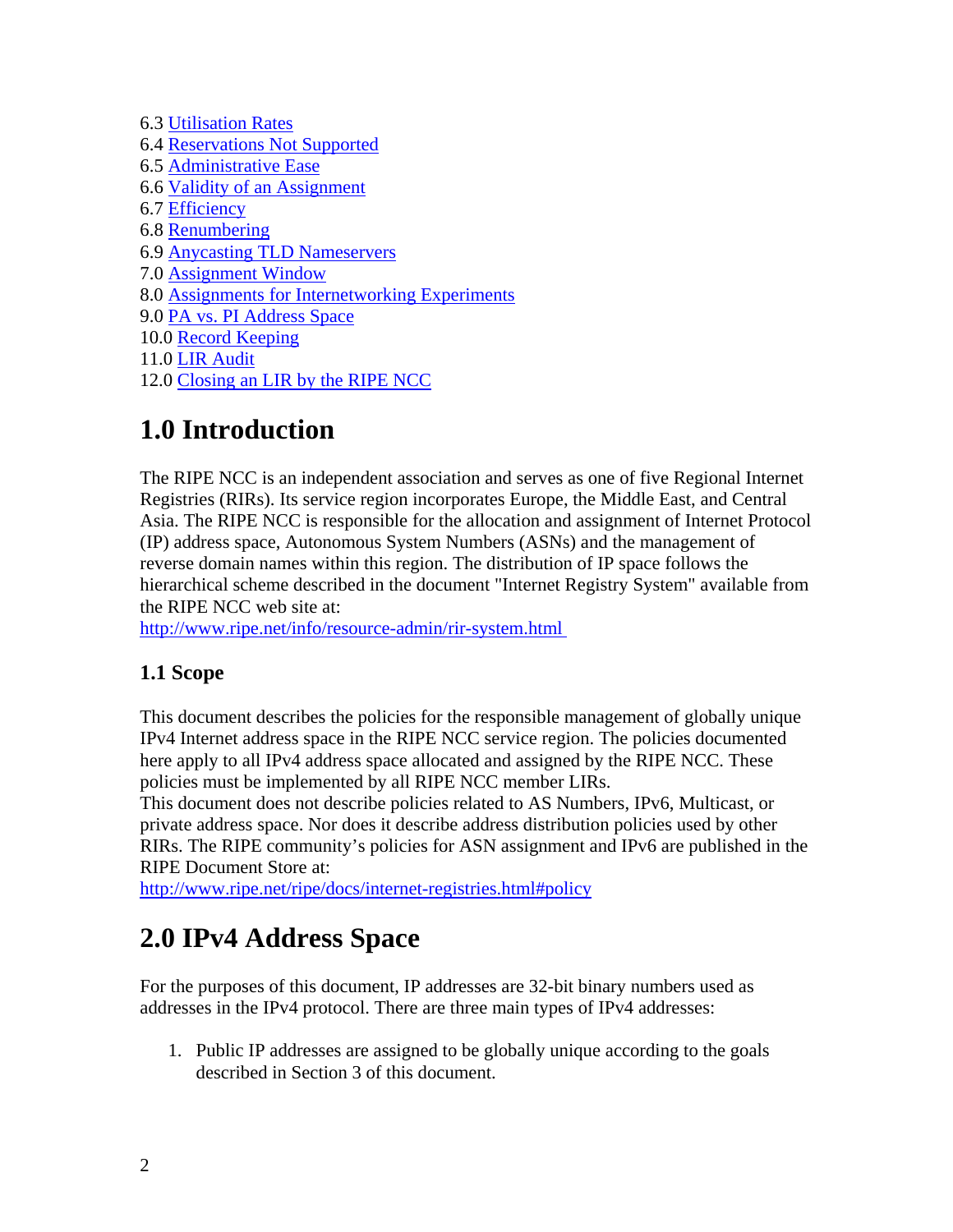2. Some address ranges are set aside for the operation of private IP networks. Anyone may use these addresses in their private networks without registration or co-ordination. Hosts using these addresses cannot directly be reached from the Internet. Such connectivity is enabled by using the technique known as Network Address Translation (NAT). Private addresses restrict a network so that its hosts only have partial Internet connectivity. Where full Internet connectivity is needed, unique, public addresses should be used.

For a detailed description of "Address Allocation for Private Internets" and the actual ranges of addresses set aside for that purpose, please refer to RFC 1918 found at:<ftp://ftp.ripe.net/rfc/rfc1918.txt>

For information on the "Architectural Implications of NAT", please refer to RFC 2993, found at: ftp://ftp.ripe.net/rfc/rfc2993.txt

3. Some address ranges are reserved for special use purposes. These are described in RFC 3330 and are beyond the scope of this document. RFC 3330 can be found at: <ftp://ftp.ripe.net/rfc/rfc3330.txt>

### **3.0 Goals of the Internet Registry System**

Public IPv4 address assignments should be made with the following goals in mind:

- Uniqueness: Each public IPv4 address worldwide must be unique. This is an absolute requirement guaranteeing that every host on the Internet can be uniquely identified.
- Aggregation: Distributing IPv4 addresses in an hierarchical manner permits the aggregation of routing information. This helps to ensure proper operation of Internet routing.
- Conservation: Public IPv4 address space must be fairly distributed to the End Users operating networks. To maximise the lifetime of the public IPv4 address space, addresses must be distributed according to need, and stockpiling must be prevented.
- Registration: The provision of a public registry documenting address space allocations and assignments must exist. This is necessary to ensure uniqueness and to provide information for Internet troubleshooting at all levels.

#### **3.1 Confidentiality**

Internet Registries (IRs) have a duty of confidentiality to their registrants. Information passed to an IR must be securely stored and should not be distributed wider than necessary within the IR. When necessary, the information may be passed to a higherlevel IR under the same conditions of confidentiality.

#### **3.2 Language**

Please note that all communication with the RIPE NCC must be in English.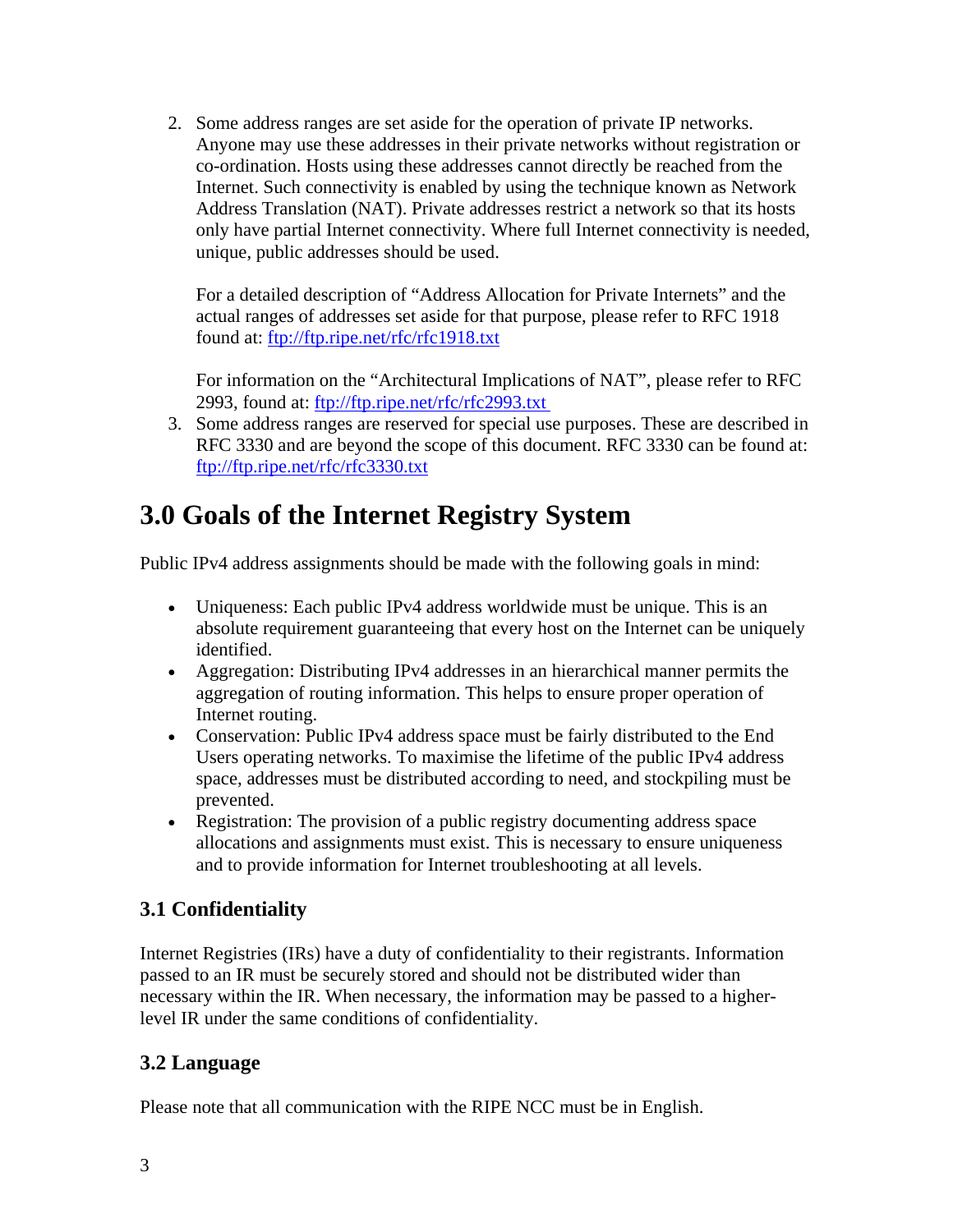### **4.0 Registration Requirements**

All assignments and allocations must be registered in the RIPE Database. This is necessary to ensure uniqueness and to support network operations. Only allocations and assignments registered in the RIPE Database are considered valid. Registration of objects in the database is the final step in making an allocation or assignment. Registration data (range, contact information, status etc.) must be correct at all times (i.e. they have to be maintained).

### **5.0 Policies and Guidelines for Allocations**

An allocation is a block of IPv4 addresses from which assignments are taken.

The RIPE NCC allocates enough address space to LIRs to meet their needs for a period of up to 12 months.

All LIRs receiving address space from the RIPE NCC must adopt a set of policies that are consistent with the policies formulated by the RIPE community and described in this document.

If an LIR is planning to exchange or transfer address space it needs to contact the RIPE NCC so that the changes can be properly registered. Please note that the LIR always remains responsible for the entire allocation it receives from the RIPE NCC until the allocation is transferred to another LIR or returned. The LIR must ensure that all policies are applied.

#### **5.1 First Allocation**

The RIPE NCC's minimum allocation size is /21.

Details of how to join the RIPE NCC can be found in the RIPE document "Procedure for Becoming a Member of the RIPE NCC" found at: <https://lirportal.ripe.net/newmember/index.html>

Members can receive an initial IPv4 allocation when they have demonstrated a need for IPv4 address space.

#### **5.2 Slow-start Mechanism**

The slow-start mechanism was put into place to ensure a consistent and fair policy for all LIRs with respect to allocations.

Address space is allocated to LIRs at the rate that the addresses are sub-allocated and assigned by the LIRs. An allocation larger than the minimum size can be made if a need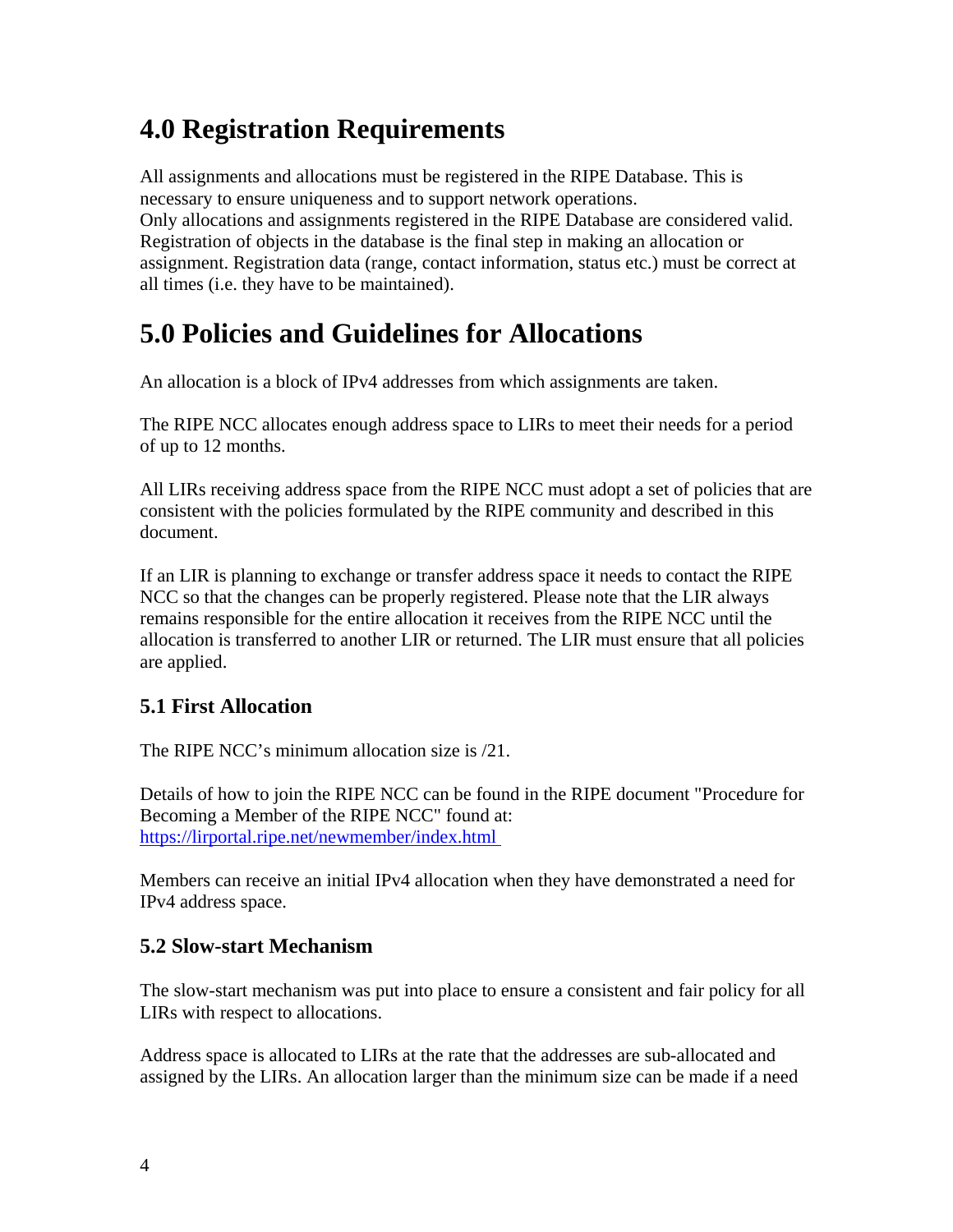is demonstrated. The size of future allocations is based on the usage rate of previous allocation(s).

#### **5.3 Additional Allocations**

An LIR may receive an additional allocation when about eighty percent (80%) of all the address space currently allocated to it is used in valid assignments or sub-allocations. A new allocation can be made if a single assignment or sub-allocation requires a larger set of addresses than can be satisfied with the address space currently held by the LIR.

Reservations are not considered valid assignments or sub-allocations. It may be useful for internal aggregation to keep some address space free for future growth in addition to the actual assignment. However, the LIR must be aware that these internal reservations are not counted as valid usage. The space must be sub-allocated or assigned before the LIR can request another allocation.

To obtain a new allocation, an LIR should submit a request to the RIPE NCC using the "IPv4 Additional Allocation Request Form" available from the RIPE Document Store at: <http://www.ripe.net/ripe/docs/add-allocation.html>

Additional address space will only be allocated after the information supplied with the request has been verified and a new allocation deemed necessary.

The RIPE NCC will do its best to allocate contiguous address space in order to support aggregation. This cannot be guaranteed as it depends on factors outside the RIPE NCC's influence (e.g. the number of new LIRs and the time needed to utilise the allocation).

#### **5.4 Sub-allocations**

Sub-allocations are intended to aid the goal of routing aggregation and can only be made from allocations with a status of "ALLOCATED PA". LIRs holding "ALLOCATED PI" or "ALLOCATED UNSPECIFIED" allocations may be able to convert them to PA allocations if there are no ASSIGNED PI networks within it. The meanings of the various "status:" attribute values are described in Section 9.0.

LIRs wishing to convert their allocations to PA status should contact the RIPE NCC by email at [lir-help@ripe.net.](mailto:lir-help@ripe.net)

The minimum size of a sub-allocation is /24. This is the smallest prefix length that can be reverse delegated and allows for a reasonable number of small assignments to be made by a downstream network operator.

An LIR may sub-allocate up to an IPv4 /20 (4096 addresses) to a downstream network operator every twelve months.

LIRs may make sub-allocations to multiple downstream network operators.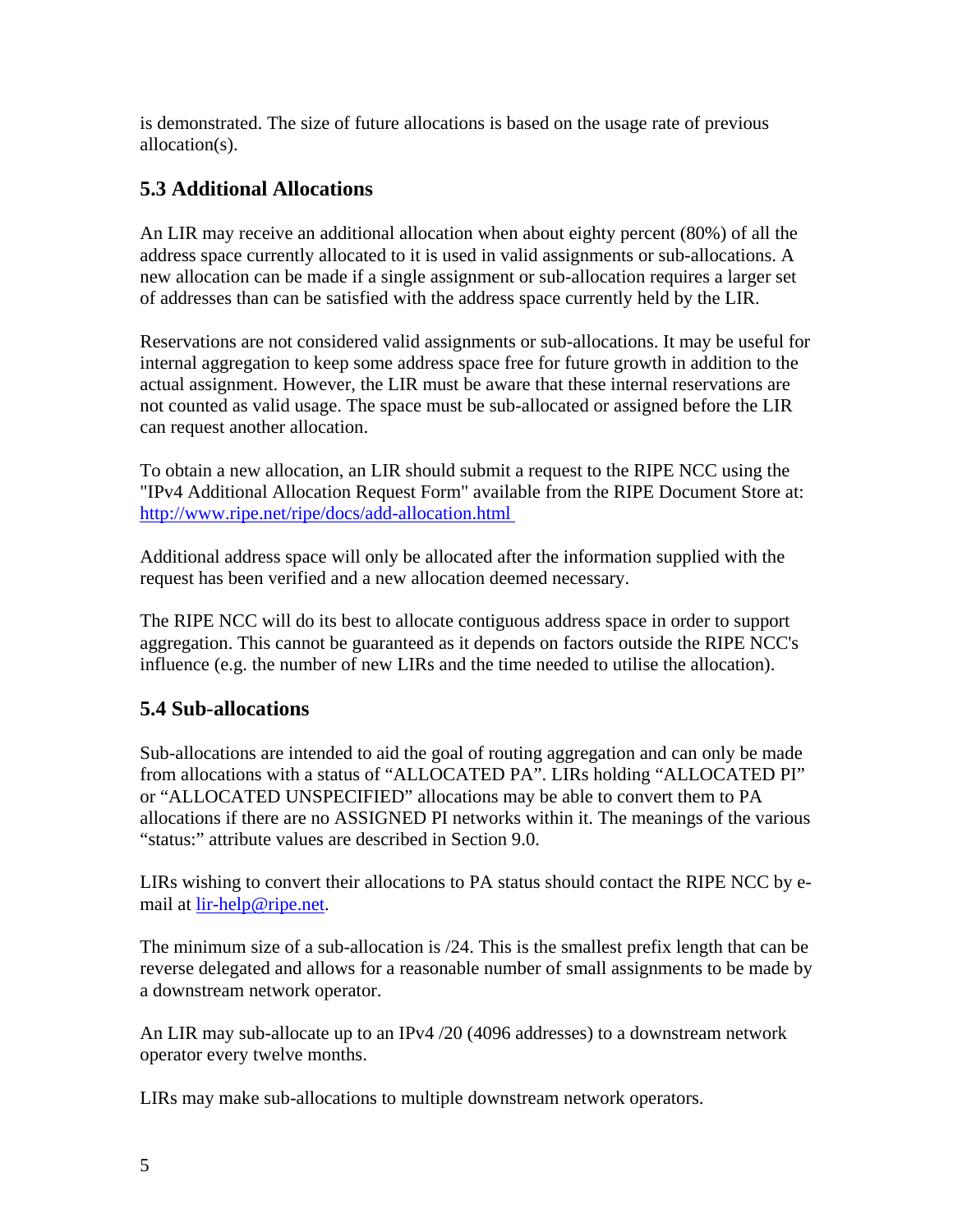However, downstream network operators may receive sub-allocations totalling more than a /20 from more than one LIR.

The LIR is contractually responsible for ensuring the address space allocated to it is used in accordance with the RIPE community's policies. It is recommended that LIRs have contracts requiring downstream network operators to follow the RIPE community's policies when those operators have sub-allocations.

The RIPE NCC considers sub-allocated space as "used" when evaluating requests from the LIR for an additional IPv4 allocation. LIRs are still required to demonstrate about 80% usage for all their allocations. Where an LIR has made many sub-allocations with little assigned within them, the RIPE NCC will ask the LIR to justify the reasons for the sub-allocations.

LIRs should note that evaluating a request for an allocation is different from evaluating a request for an assignment. With assignments, the evaluator can see the network plans for a single organisation. With allocations, the evaluator is often presented with sales and marketing plans. The addressing requirements of individual organisations cannot be examined.

It is recommended that LIRs make use of a slow-start mechanism when making a suballocation for a downstream network operator. There are two main advantages to this: the LIR can ensure that the address space it sub-allocates is used efficiently; also the LIR can determine the ability of the downstream organisation to operate within the policies set by the RIPE community.

Sub-allocations form part of an LIR's aggregatable address space. As such, an LIR may want to ensure that the address space is not retained by a downstream network if the downstream network operator ceases to receive connectivity from the LIR's network. LIRs not wishing to lose address space in this way are responsible for ensuring that the status of the sub-allocation is clear in any contracts between the LIR and the downstream network operator.

### **6.0 Policies and Guidelines for Assignments**

Conservation and aggregation are often conflicting goals. When the Internet Registry System goals are in conflict with the interests of individual End Users or service providers, careful analysis and judgement is necessary to find an appropriate compromise. The rules and guidelines in this document are intended to help LIRs and End Users in their search for equitable compromises.

Please note that LIRs must request approval from the RIPE NCC for assignments that are larger than the LIR's AW (Section 7.0). LIRs are always welcome to approach the RIPE NCC for a second opinion on requests even if they fall within the LIR's AW.

#### **6.1 Documentation for Assignments**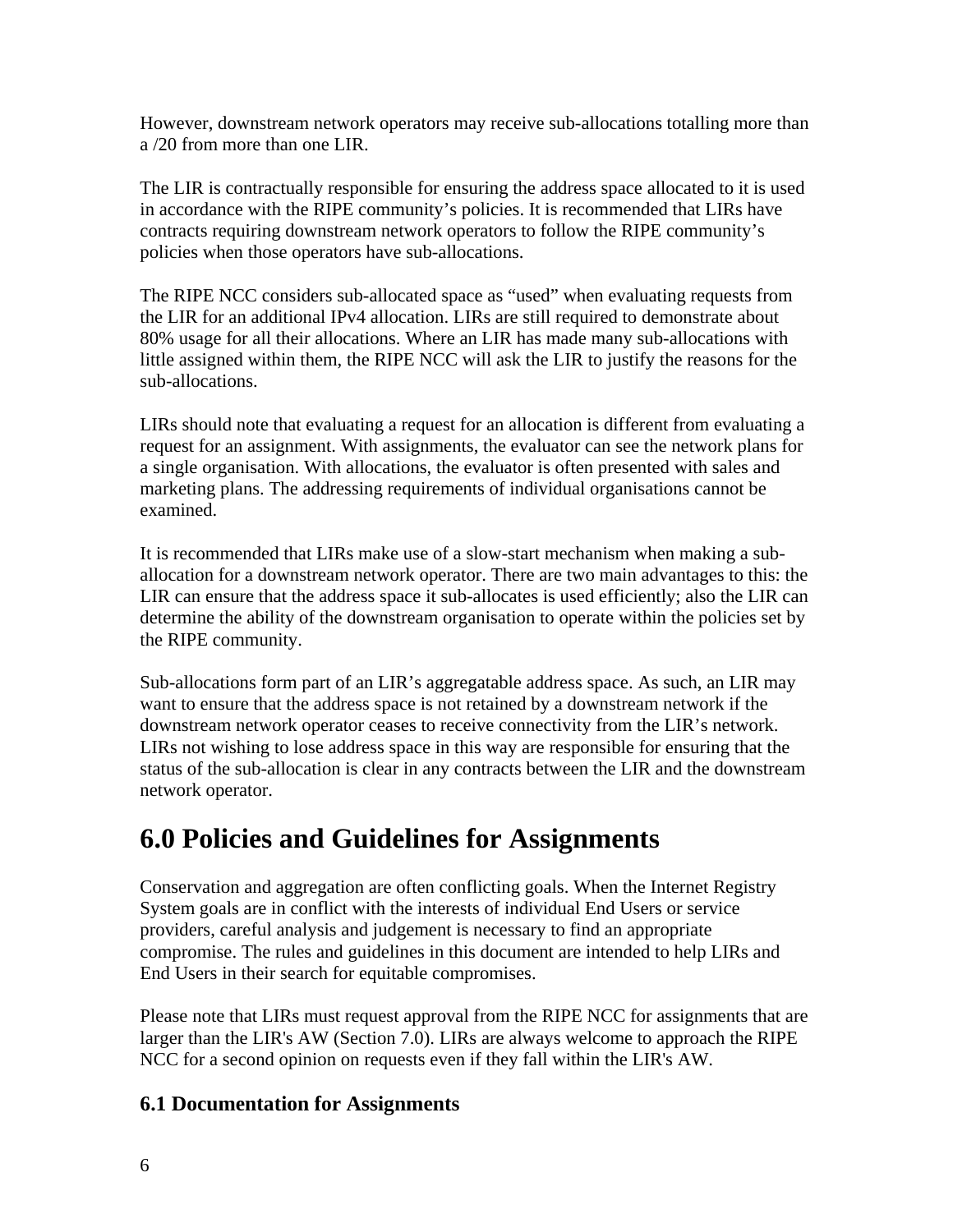In order to determine the address space requirements for a network, relevant information must be gathered. The details needed for justification of each End User organisation's assignments include the addressing requirements, network infrastructure and future plans. The current address space usage of the organisation should also be determined to ensure that an existing assignment is not duplicated.

This information is essential in making the appropriate assignment decisions. Balancing the overall goals of the Internet Registry System (Section 3.0) with the requirements of the network in question is needed for every network. The level of detail is dependent on the complexity of the network. The LIR must ensure that the necessary information is complete before making an assignment.

The RIPE NCC provides forms for gathering the required information. The information requested in the forms must be collected by the LIR. LIRs may use these forms for their customers' requests or develop their own forms. Local forms can be used if they record all the required data. This is very important when an LIR makes assignments using its AW.

If a request needs to be approved by the RIPE NCC or if information is required in the event of an audit, the information must be submitted on the version of the request form in place at the time of the assignment. The current versions of all request forms can be found at:

<http://www.ripe.net/ripe/docs/internet-registries.html#request>

#### **6.2 Network Infrastructure and End User Networks**

IP addresses used solely for the connection of an End User to a service provider (e.g. point-to-point links) are considered part of the service provider's infrastructure. These addresses do not have to be registered with the End User's contact details but can be registered as part of the service provider's internal infrastructure. When an End User has a network using public address space this must be registered separately with the contact details of the End User. Where the End User is an individual rather than an organisation, the contact information of the service provider may be substituted for the End Users.

An explanation of how to register objects in the database can be found in the "RIPE Database User Manual: Getting Started" found at: <http://www.ripe.net/ripe/docs/db-start.html>

#### **6.3 Utilisation Rates**

Assignments' immediate utilisation should be at least 25% of the assigned space. After one year, this should be at least 50% of the space unless special circumstances are defined. Assignments may only be based on realistic expectations recorded in the documentation.

#### **6.4 Reservations Not Supported**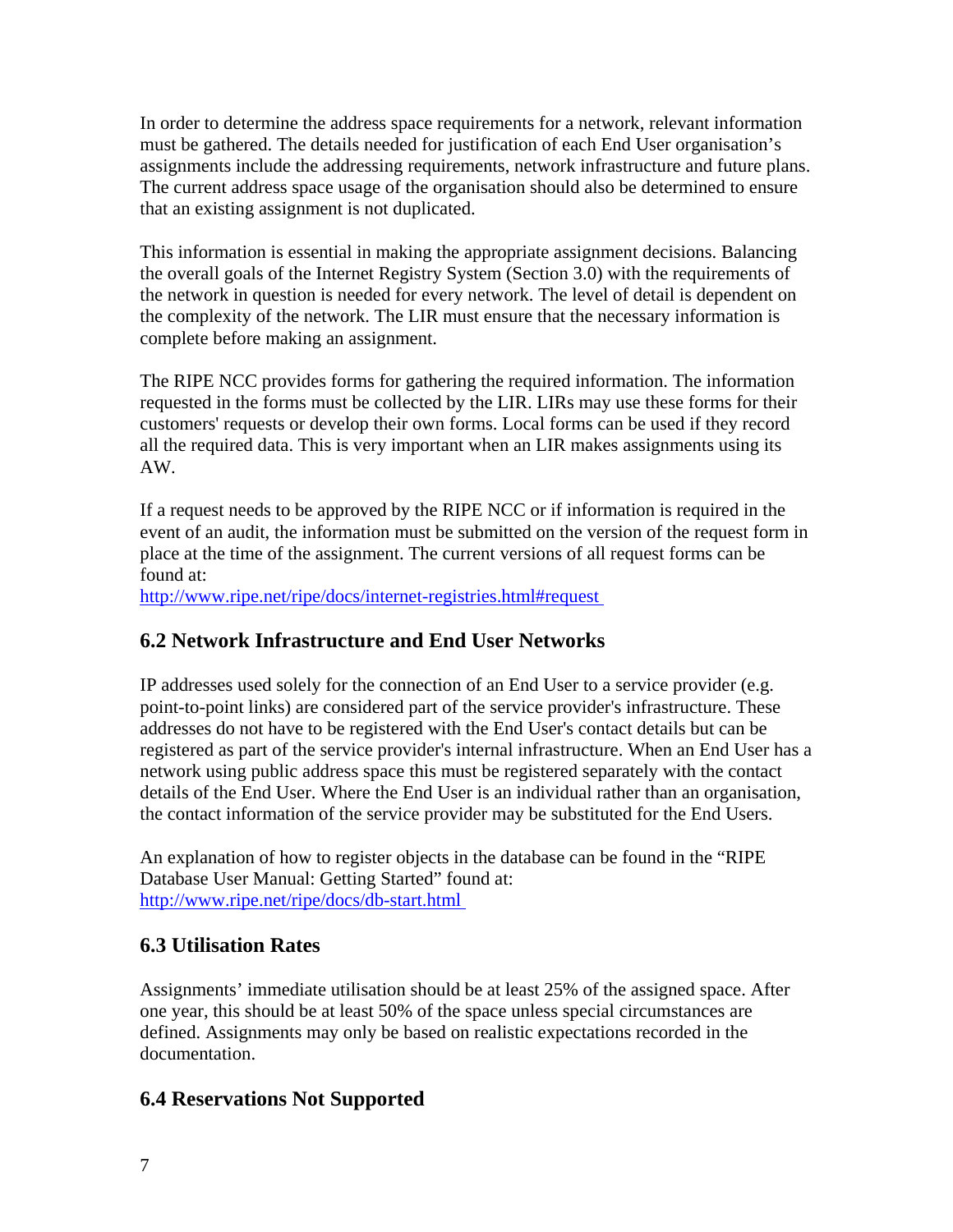End Users are not permitted to reserve address space based on long-term plans. This violates the goal of conservation and fragments the address space when initial forecasts are not met. Evaluation of IP address space requests must be based on a demonstrated need. Unused, or inefficiently used address space assigned in the past should be used to meet the current request, or returned. Once an organisation has used its assigned address space, it can request additional address space based on an updated estimate of growth in its network.

#### **6.5 Administrative Ease**

The current rate of consumption of the remaining unassigned IPv4 address space does not permit the assignment of addresses for administrative ease. Examples of this include, but are not limited to, ease of billing administration and network management.

#### **6.6 Validity of an Assignment**

All assignments are valid as long as the original criteria on which the assignment was based are still valid and the assignment is properly registered in the RIPE Database. If an assignment is made for a specific purpose and that purpose no longer exists, the assignment is no longer valid. If an assignment is based on information that turns out to be invalid, the assignment is no longer valid.

For these reasons it is important that LIRs make sure that assignments approved by the RIPE NCC are properly registered in the database. The inetnum object or objects for approved assignments must use the netname(s) approved by the RIPE NCC and not be larger than the approved size. Additionally, the date in the first "changed:" attribute must not be earlier than the date of the approval message from the RIPE NCC.

The RIPE NCC reviews assignments made by LIRs when evaluating requests for additional allocations (see 5.3). It also runs consistency checks as part of the auditing activity requested by the community as described in the RIPE document "RIPE NCC Audit Activity" found at:

http://www.ripe.net/ripe/docs/audit.html

#### **6.7 Efficiency**

Where large amounts of address space are assigned for a purpose that is often satisfied with smaller amounts (e.g. transient connections or virtual server hosting), the RIPE NCC may verify the existing usage before approving additional assignments.

#### **6.8 Renumbering**

In general, addresses can be replaced on a one-to-one basis. Valid assignments can be replaced with the same number of addresses if the original assignment criteria are still met. The addresses to be replaced must still be in use. End Users are required to submit a new request if more than half the original assignment is not in use. When the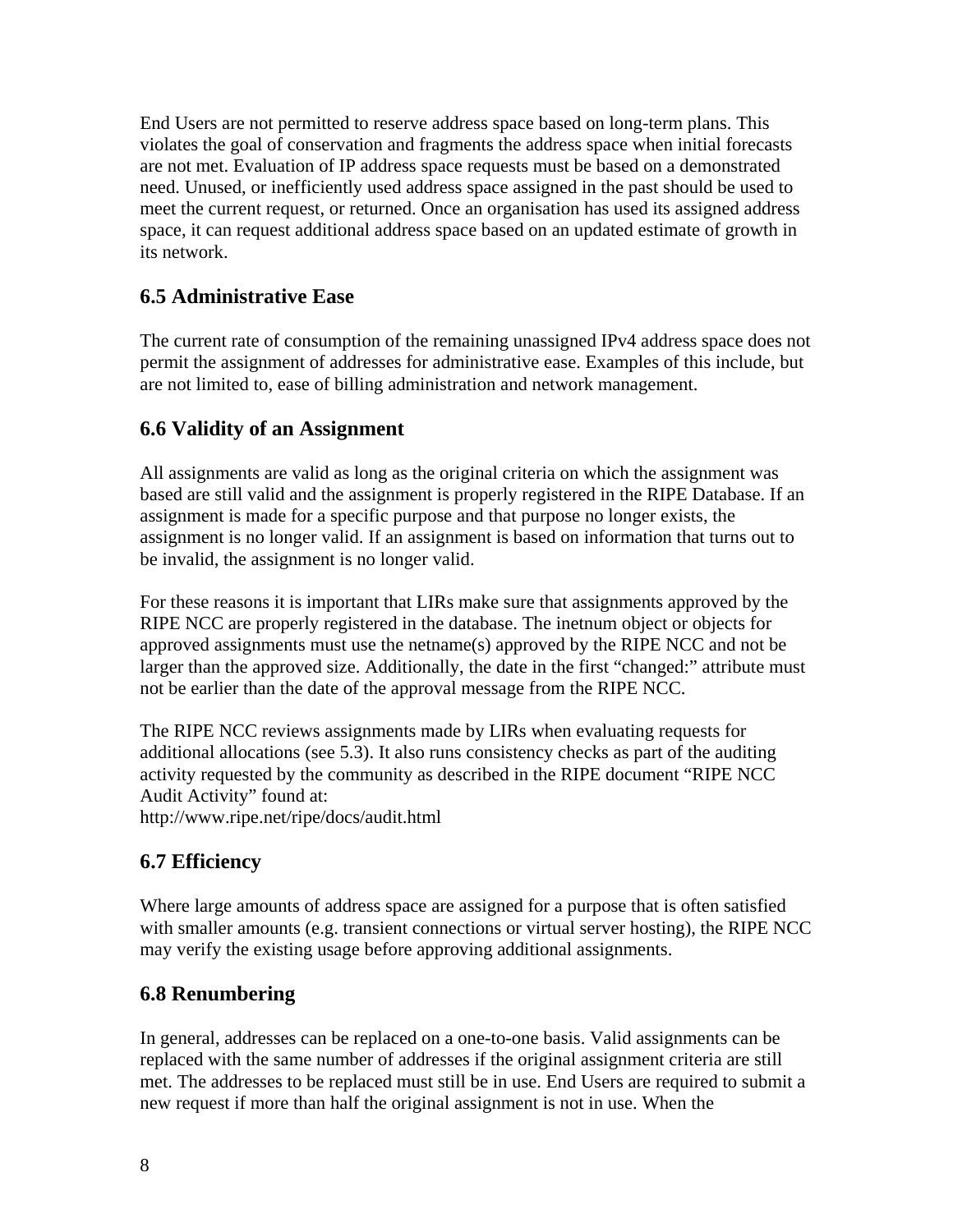renumbering request exceeds the new LIR's AW (see Section 7.0) the request needs to be sent to the RIPE NCC for approval.

The RIPE community generally accepts that a period of three months is enough time to migrate a network to new address space. Where the End User wants to keep both assignments for more than three months, an agreement should be obtained from the RIPE NCC for the proposed time frame.

Once a network has been renumbered, the old assignment must be removed from the RIPE Database.

### **6.9 Anycasting TLD Nameservers**

If the name server set of a ccTLD or a gTLD without anycasting technology applied would not pass the 'IANA Administrative Procedure for Root Zone Name Server Delegation and Glue Data' the TLD administrator may receive a single dedicated /24 network prefix for the sole purpose of anycasting name servers, as described in RFC 3258.

The prefix will be assigned by the RIPE NCC directly to the TLD, upon a request submitted via an existing LIR and will be registered with a status of 'ASSIGNED ANYCAST' in the RIPE Database and must be returned to the RIPE NCC if not in use for anycast DNS any longer.

### **7.0 Assignment Window**

An AW refers to the maximum number of addresses that can be assigned by the LIR without prior approval from the RIPE NCC, either to their own network or to an End User's network. The size of the AW is expressed in CIDR notation.

The AW policy was developed to achieve various levels of support based on the level of experience of the LIR. The RIPE NCC may review assignments made with the LIR's AW to ensure that the LIR is assigning address space according to the RIPE community's policies. This is important to assure the fair distribution of address space and to meet the goals of aggregation, conservation and registration. Documentation for assignments made with an AW need to contain the same information as in a completed request form found at:

<http://www.ripe.net/ripe/docs/internet-registries.html#request>

All new LIRs start with an AW of zero (0). Their AW will automatically be set to a /21 (2048 addresses) six months after receiving their first allocation. This means that all new LIRs need to request approval before making each assignment until their AW has been raised.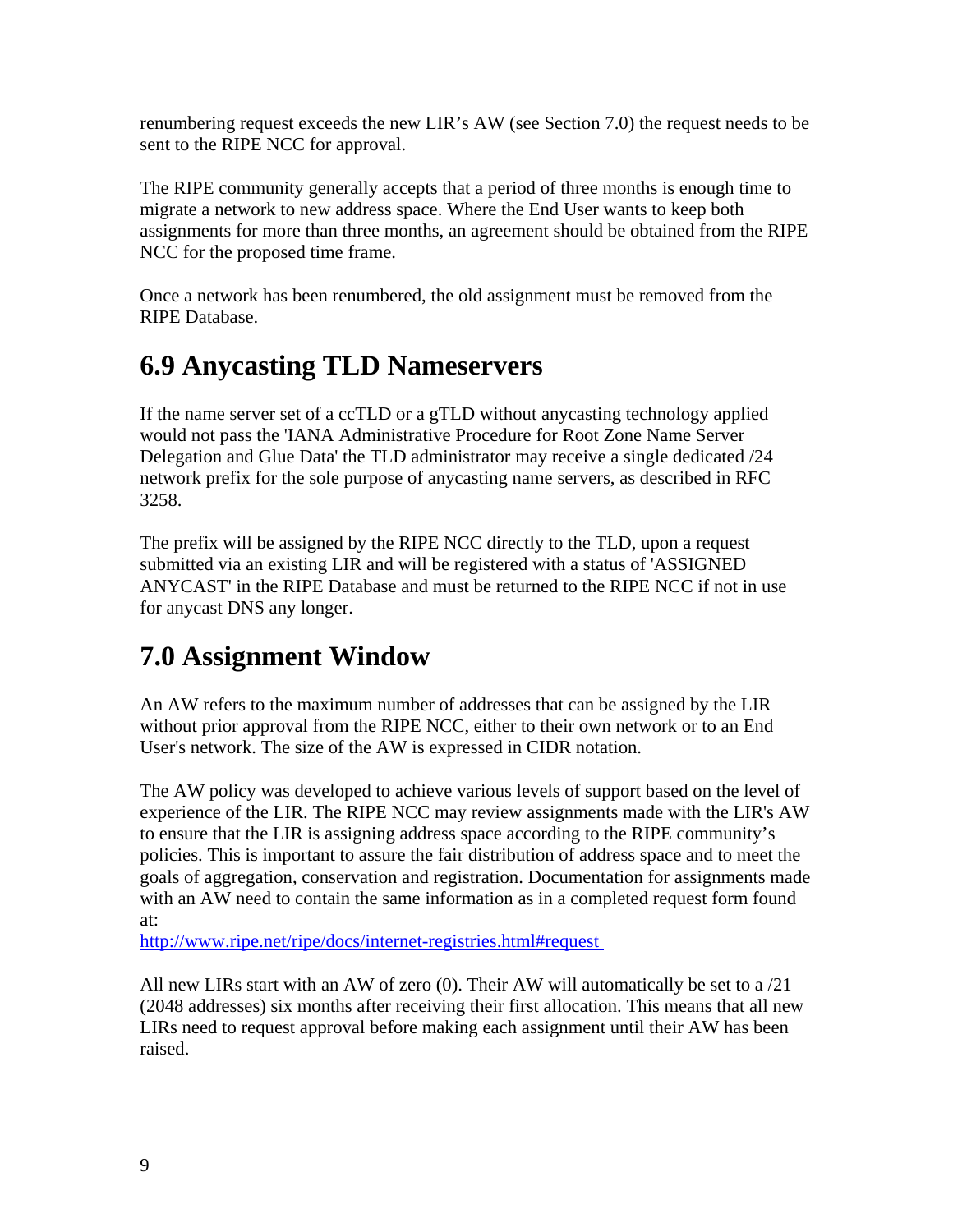The AW is applied differently depending on whether the assignment is for an End User or for the LIR's infrastructure.

There is no constraint on how often the LIR uses its AW for its own infrastructure. These assignments may not exceed the LIR's AW. This means that an LIR with a /25 AW can make numerous individual /25 assignments to its own network infrastructure without having to send each request to the RIPE NCC. However, where a single assignment would exceed a /25 the LIR would need to request approval for that assignment from the RIPE NCC.

LIRs must specify which assignments to their own infrastructure have used the AW. Such assignments must have a "remarks:" attribute with the value <INFRA-AW> in the inetnum object registered in the RIPE Database. It is important that a separate "remarks:" attribute is used solely for this purpose.

An AW can be applied to an End User network once per 12-month period. This means an LIR or a downstream network operator as the user of a sub-allocation can make more than one assignment to an End User in any 12-month period but the total amount of address space cannot be larger than the LIR's AW. An LIR's AW is refreshed on the anniversary of an assignment. When an LIR has made several assignments to an organisation over the period of a year their AW for that organisation will be fully restored on the anniversary of the last assignment.

The LIR may only assign additional addresses to the same End User after approval from the RIPE NCC.

AWs are regularly reviewed by RIPE NCC staff. LIRs may approach the RIPE NCC for an evaluation of their AW six months after receiving their first allocation and at any time after that. Please note that LIRs are always welcome to approach the RIPE NCC for a second opinion on requests even if they fall within the LIR's AW.

As the proficiency of the LIR contacts increases, the size of their AW may be raised. This is determined based on:

- correctly completed documentation presented to the RIPE NCC
- good judgement shown in the evaluation of address space requests
- past assignments have been properly registered

An established LIR is responsible for training its new LIR contacts to handle address space assignments according to the policies described in this document and their procedures. Less experienced LIR contacts may make errors both in judgement and procedure. If errors happen repeatedly, the AW of the LIR may be decreased to prevent the LIR from making invalid assignments. The AW may again be increased based on the criteria stated above.

The AW may also be lowered after or during an audit if invalid assignments are noted.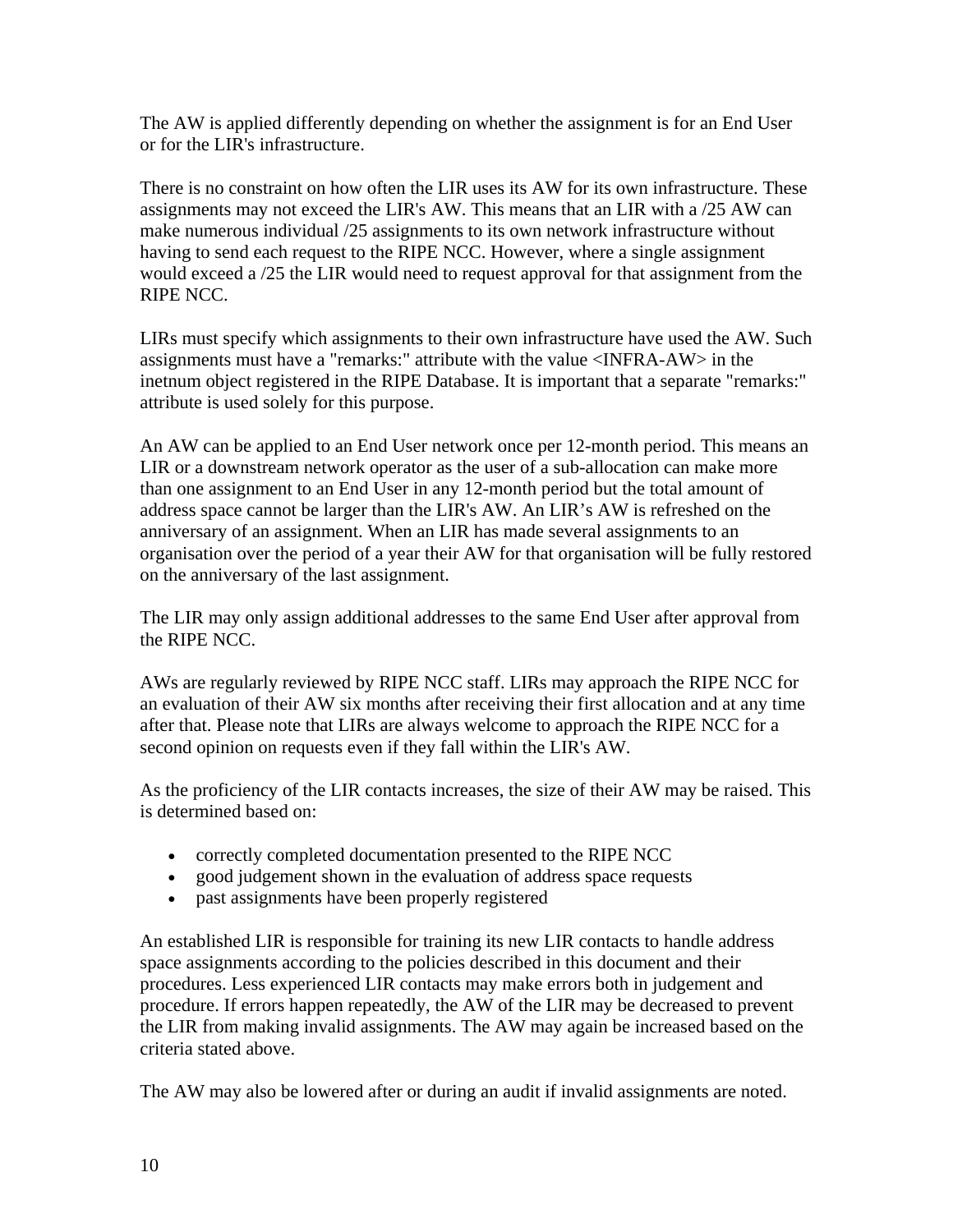### **8.0 Assignments for Internetworking Experiments**

Organisations often require deployment tests for new Internet services and technologies. These require numbering resources for the duration of the test. The policy goal of resource conservation is of reduced importance when resources are issued on a temporary basis.

An organisation receiving numbering resources must document the experiment. This may be in the form of a current IETF Experimental RFC (<http://www.ietf.org/rfc/rfc2026.txt> Sec. 4.2.1) or an "experiment proposal" detailing the resources required and the activities to be carried out.

The assignment size will be equal to the existing minimum allocation size on the date the request is received. Where the experiment requires a variation to this rule it should be noted in the resource request.

The experiment proposal must be made public (e.g. published on web site), upon registration of the resources by the RIPE NCC. Following the conclusion of the experiment the results must be published free of charge and free from disclosure constraints.

Resources issued must not be used for commercial purposes during or following the conclusion of the experiment.

The resources will be issued on a temporary basis for a period of one year. Renewal of the resource's registration is possible on receipt of a new request that details continuation of the experiment during the extended period.

The RIPE NCC will register the resources issued in the RIPE Whois Database.

The request must be made by an LIR using the appropriate request form. Details of the experiment should be noted in the form found at: <http://www.ripe.net/ripe/docs/internet-registries.html#request>

### **9.0 PA vs. PI Address Space**

LIRs are allocated PA address space. They sub-allocate and assign this to downstream networks. If a downstream network or End User changes its service provider, the address space assigned or sub-allocated by the previous service provider will have to be returned and the network renumbered.

In contrast, PI address space cannot be aggregated. It can remain assigned to a network as long as the criteria for the original assignment are met. However, PI addresses are expensive to route as no use of aggregation can be made. They might not be globally routable.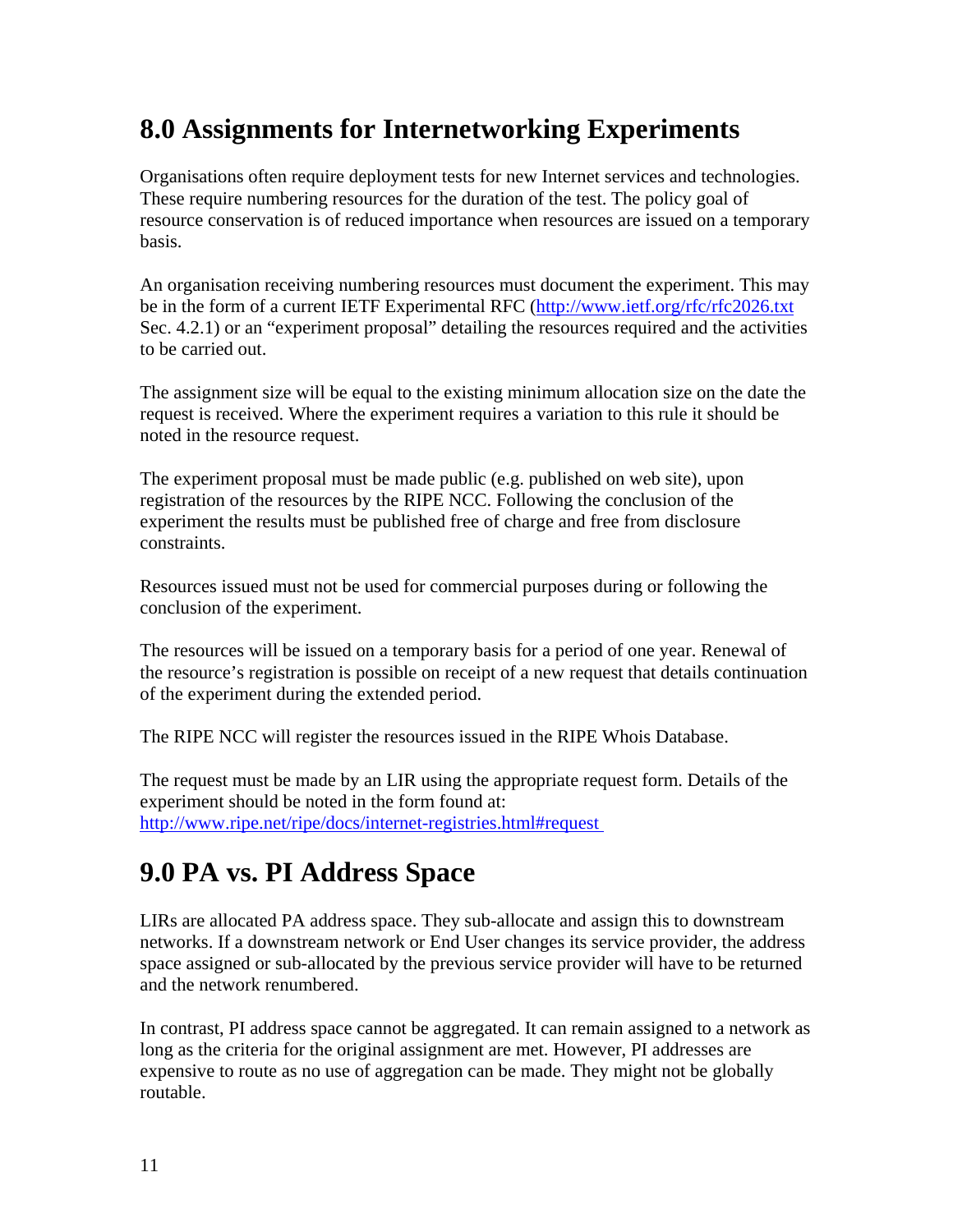The use of PA address space should always be recommended.

LIRs must make it clear to End Users which type of address space is assigned. Clear contractual arrangements are recommended and are mandatory for PA space. In the past, some LIRs assigned address space that was de facto aggregated but not formally PA because there were no clear contractual arrangements for termination of the assignment. LIRs must ask leaving customers to voluntarily release this address space upon termination of service. Where possible, LIRs should work to make contractual arrangements to convert PI addresses into PA addresses.

#### **End Users requesting PA space should be given this or a similar warning:**

Assignment of this IP space is valid as long as the criteria for the original assignment are met and only for the duration of the service agreement between yourself and us. We have the right to reassign the address space to another user upon termination of this agreement or an agreed period thereafter. This means that you will have to re-configure the addresses of all equipment using this IP space if you continue to require global uniqueness of those addresses.

#### **End Users requesting PI space should be given this or a similar warning:**

Assignment of this IP space is valid as long as the criteria for the original assignment are still met. However, assignment of address space does NOT imply that this address space will be ROUTABLE ON ANY PART OF THE INTERNET. It is expected that users will have to pay a premium for actual routing of PI addresses as opposed to PA addresses. It may eventually become impossible to get relatively small amounts of PI space routed on most of the Internet. We strongly suggest you contact any prospective service provider for information about issues related to service when using PI addresses.

LIRs will register the type of any assigned address space using the "status:" attribute of the inetnum object in the RIPE Database. The possible values of this attribute are:

- ALLOCATED PA: This address space has been allocated to an LIR and no assignments or sub-allocations made from it are portable. Assignments and suballocations cannot be kept when moving to another provider.
- ALLOCATED PI: This address space has been allocated to an LIR or RIR and all assignments made from it are portable. Assignments can be kept as long as the criteria for the original assignment are met. Sub-allocations cannot be made from this type of address space.
- ALLOCATED UNSPECIFIED: This address space has been allocated to an LIR or RIR. Assignments may be PA or PI. This status is intended to document past allocations where assignments of both types exist. It is avoided for new allocations. Sub-allocations cannot be made from this type of address space.
- SUB-ALLOCATED PA: This address space has been sub-allocated by an LIR to a downstream network operator that will make assignments from it. All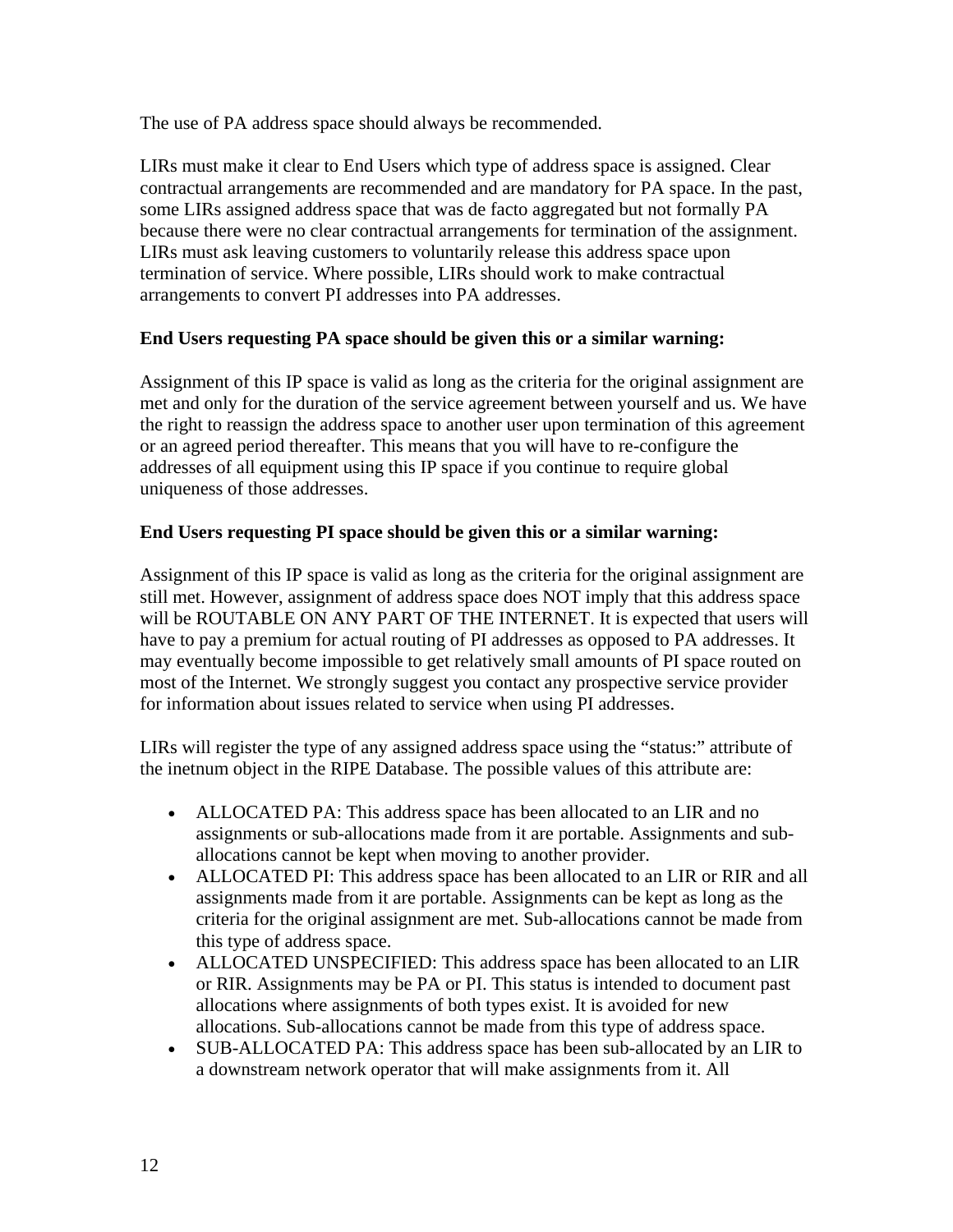assignments made from it are PA. They cannot be kept when moving to a service provided by another provider.

- LIR-PARTITIONED PA: This allows an LIR to document distribution and delegate management of allocated space within their organisation. Address space with a status of LIR-PARTITIONED is not considered used. When the addresses are used, a more specific inetnum should be registered.
- LIR-PARTITIONED PI: This allows an LIR to document distribution and delegate management of allocated space within their organisation. Address space with a status of LIR-PARTITIONED is not considered used. When the addresses are used, a more specific inetnum should be registered.
- EARLY-REGISTRATION: This is used by the RIPE Database administration whentransferring pre-RIR registrations from the ARIN Database. The value can be changed by database users (except for ALLOCATED PA). Only the RIPE Database administrators can create objects with this value.
- NOT-SET: This indicates that the registration was made before the "status:"attributes became mandatory for inetnum objects. The object has not been updated since then. New objects cannot be created with this value. The value can be changed by database users.
- ASSIGNED PA: This address space has been assigned to an End User for use with services provided by the issuing LIR. It cannot be kept when terminating services provided by the LIR.
- ASSIGNED PI: This address space has been assigned to an End User and can be kept as long as the criteria for the original assignment are met.
- ASSIGNED ANYCAST: This address space has been assigned for use in TLD anycast networks. It cannot be kept when no longer used for TLD anycast services.

The creation of an inetnum object with a status of "ASSIGNED PA" or "ASSIGNED PI" is only possible if there is no less specific or more specific inetnum object with an "ASSIGNED" status.

Address space without an explicit type in the "status:" attribute is assumed to be PI. LIRs must clearly mark all new assignments in the RIPE Database with either "PA" or "PI" as appropriate.

The RIPE NCC no longer allocates PI address space. Consequently, many LIRs do not have PI allocations from which to make PI assignments. If an LIR has an End User that requires PI address space they are able to support them by sending these requests to the RIPE NCC on behalf of the End User. This support includes helping End Users prepare a properly documented request. The RIPE NCC will make PI assignments when justified.

### **10.0 Record Keeping**

All documentation related to an IP address request and sub-allocation or assignment must be maintained by the LIR for future reference. This data is needed for the evaluation of subsequent requests for the same organisation, for audits by the RIR, and for the